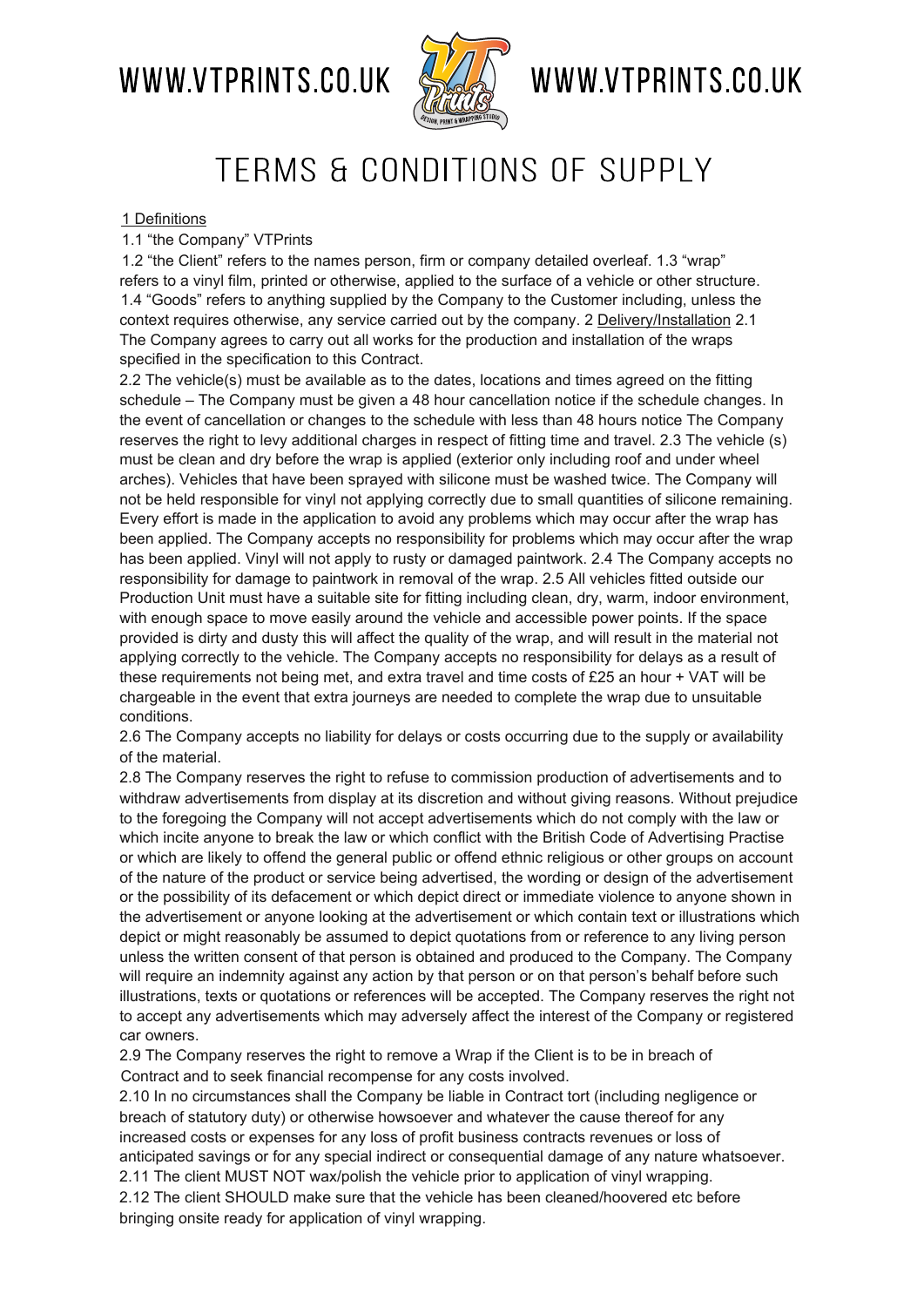WWW.VTPRINTS.CO.UK



# WWW.VTPRINTS.CO.UK

#### 3 Force Majeure and Frustration

3.1 Whilst the Company will use all reasonable endeavours to fulfil its contractual obligations hereunder, it shall not be liable for any delay brought by events which are beyond the control (for any reason) of the Company

#### 4 Payment

4.1 The Client shall pay a deposit of 25% at the time of signing the confirmation of order. 4.2 The remaining balance shall be paid in full on collection or delivery back to the client once the Wrap has been completed.

4.3 If payment is not made when due the Company may, and without prejudice to its other rights, charge interest at an annual rate of 5% above the current base rate as declared by NAT WEST Bank plc, calculated on a daily basis until payment is made in full.

4.4 The Client shall not purport to set or withhold any payments claimed or due to the Company under this, or any other contract.

#### 5 Title and Lien

5.1 The Company shall retain title to and ownership of the Goods until it has received payment in full of all sums due for all Goods supplied to the Client.

#### 6 Warranty

6.1 The Company warrants that the Goods will be free from defects in materials and workmanship for a period of twelve months from the date of completion and the Company will at its option refund the purchase price or repair or replace free of charge any Goods which its examination concludes are defective provided: a) The Client fully inspects the Wrap upon completion of installation

b) the Client notifies the Company within 7 days of any abnormalities which are discovered by the Client

c) the Client has taken all reasonable steps to ensure that the wrap is maintained and notifies the Company in accordance with 6.1 (b)

d) the Wrap is not altered, adjusted, adapted or repaired by any party other than the Company

6.2 In no circumstances shall the Company's liability to the Client for any breach of warranty exceed the purchase price of the Goods with respect to which the claim is made. 7 General 7.1 The Wrap remains the property of the Client during the promotion period and will be disposed of by the Company at the end of the promotion period unless otherwise instructed in writing by the Client at the commencement of the promotion.

7. In some circumstances, small plastic fixtures may have eroded on the vehicle and may cause it to break during dismantling vehicle parts to fit vinyl wrap, VTPrints is not liable for the cost of inferior fixtures breaking.

8 Limitation of Liability .

8.1 in any event, and notwithstanding anything contained in this Contract, in no circumstances shall the Supplier be liable, in contract, tort (including negligence or breach of statutory duty) or otherwise howsoever, and whatever the cause thereof, (i) for any increased costs or expenses, (ii) for any loss of profit, business, contracts, revenues, or anticipated savings, or (iii) for any special indirect or consequential damage of any nature whatsoever.

#### 9. Vehicle Paintwork:

Vehicle vinyl wrapping/stickers/PPF are all applied with an adhesive which is balanced in terms of its composition and adhesive strength. This means that the films should not lift or damage the vehicle paintwork. However, provided that the painting has not been professionally done, *(and hasn't cured completely with OEM specifications before application of the film)*, V T Prints is not liable if during the installation of a wrap the paintwork on the vehicle begins to peel off. Originally painted vehicles will not have any of these issues. It is the duty and responsibility of the owner of the vehicles to ensure suitability of the existing surface before any work is to commence.